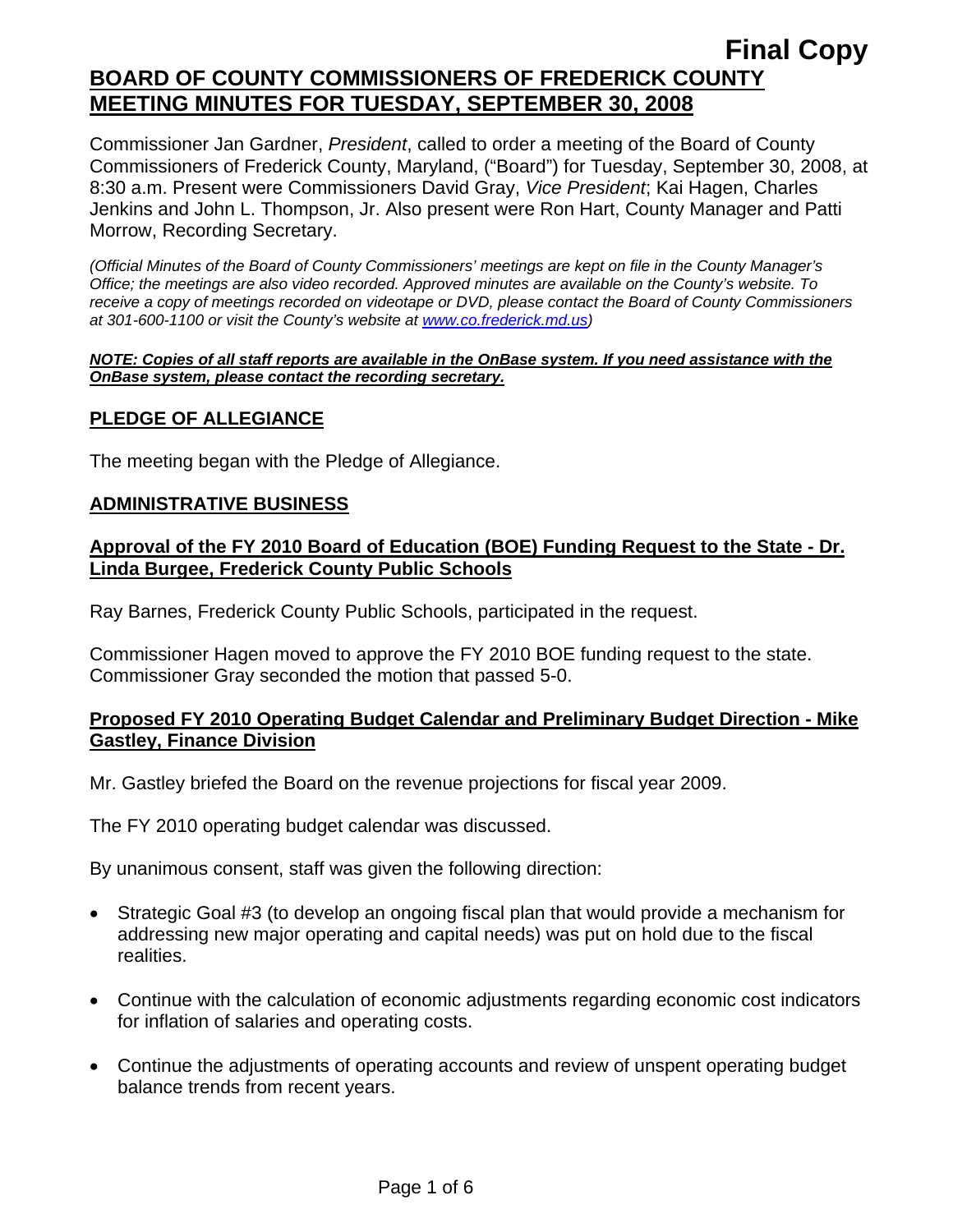John Kroll, Finance Division and Mitch Hose, Human Resources Division, participated in the discussion.

Commissioner Gray moved to eliminate "Pay for Performance" funding from the budget noting supervisors would still be required to conduct yearly evaluations on their employees. Commissioner Hagen seconded the motion that passed 4-1 with Commissioner Thompson opposed.

The rainy day, contingency and the bond enhancement funds were discussed.

Staff was directed to fund the contingency with \$400,000 and \$500,000 for the bond enhancement fund.

It was indicated the March 16, 2009, meeting reflected in the proposed FY 2010 operating calendar would be all day leaving time to thoroughly discuss the program budgets currently being funded by the county.

Commissioner Gray moved to approve the FY 2010 operating budget calendar as presented. Commissioner Hagen seconded the motion that passed 5-0.

Commissioner Thompson moved to put the budget together with the general real property tax rate set at 87 cents per \$100 of assessed value. The motion failed for lack of a second.

Ron Hart was requested, in an effort to reduce spending for FY 2010, to solicit suggestions from county departments on capital outlays that could be deferred.

## **Approval of Grants for Montevue Home – Joann Sheffield, Montevue Home**

Commissioner Hagen moved to approve the staff recommendation. Commissioner Gray seconded the motion that passed 5-0

### **WORKSESSION**

## **Installment Purchase Program (IPP) - Request for Owner's Lot (Anderson) - Anne Bradley, Planning Division**

Commissioner Hagen moved to approve the 1-2 acre lot exclusion for the Anderson's 160.47 acre Installment Purchase Program (IPP) easement. Commissioner Gray seconded the motion that passed 5-0.

# **Update of and Direction for the Agriculture/Resource Conservation (AG/RC) Zoning Districts Use Table and Definitions Text Amendment - Larry Smith and Shawna Lemonds, Planning Division**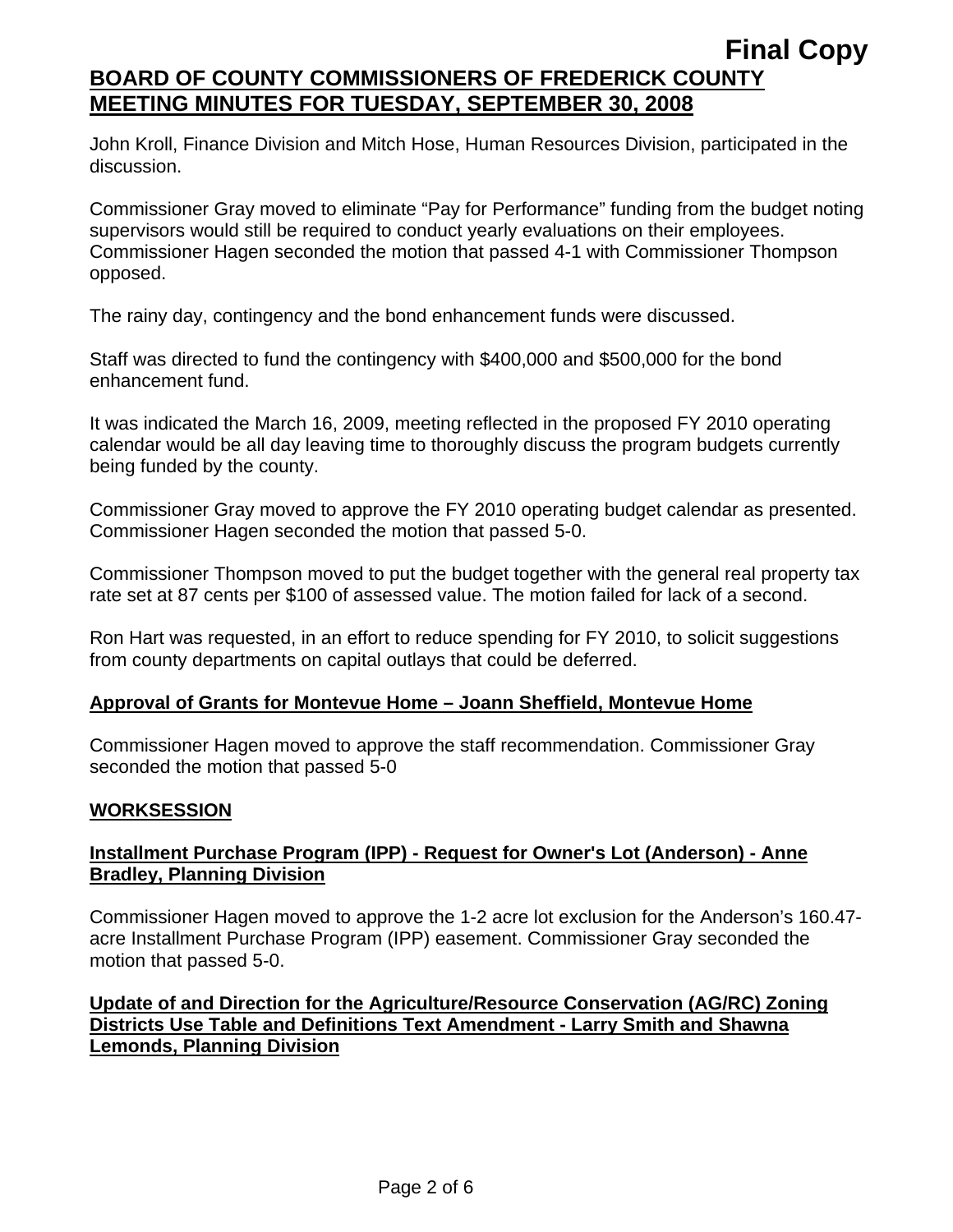As a result of previous worksessions, Ms. Lemonds and Mr. Smith reviewed with the Board the draft text amendment to the zoning ordinance, which included various, updates and edits. Eric Soter, Planning Division and Michael Chomel, County Attorney's Office, participated in the discussion.

It was indicated staff would schedule informational meetings for the public regarding places of worship in the AG/RC zoning.

Commissioner Gardner requested the consideration of a text amendment to allow places of worship in the Light Industrial (LI) districts.

Staff was requested to update with the suggestions made and come back to a future Board meeting for a final discussion and to initiate the public hearing process.

The Board, by unanimous consent, agreed to remove the Community Fire and Rescue use designation from the RC zoning.

# **COMMISSIONERS COMMENTS**

None.

# **PUBLIC COMMENTS (3 MINUTE PRESENTATION)**

Public comment was heard from:

- Carlos Fernandos
- Rebecca Rush
- Janet Ingram
- 

• Paul Mundey **Senior Pastor, Frederick Church of the Brethren** 

• Fred Ugast

Colby Ferguson, Economic Development Division and Mark Depo, Planning Division, commented on the AG/RC zoning districts text amendment.

(Commissioner Jenkins left the meeting at 12:50 p.m.

# **QUESTIONS – PRESS**

None.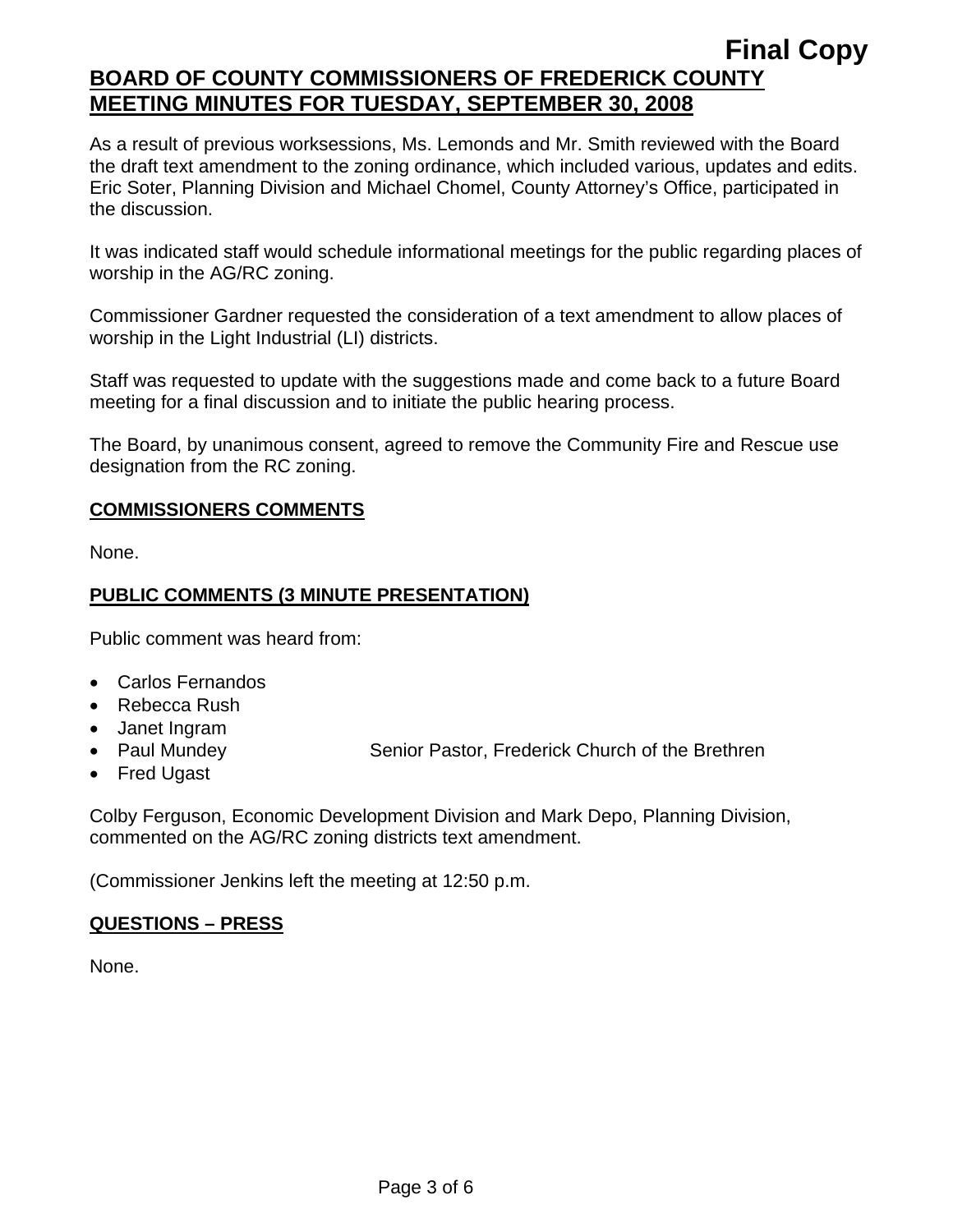# **CLOSED SESSION**

Commissioner Gray moved to go into closed session in accordance with the Maryland Annotated Code State Government Article § 10-508(a) (3) To consider the acquisition of real property for a public purpose and matters directly related thereto. Commissioner Hagen seconded the motion that passed 4-0 with Commissioner Jenkins absent.

# **ADJOURN**

The meeting adjourned at 1:00 p.m.

Respectfully submitted,

Patricia A. Morrow Recording Secretary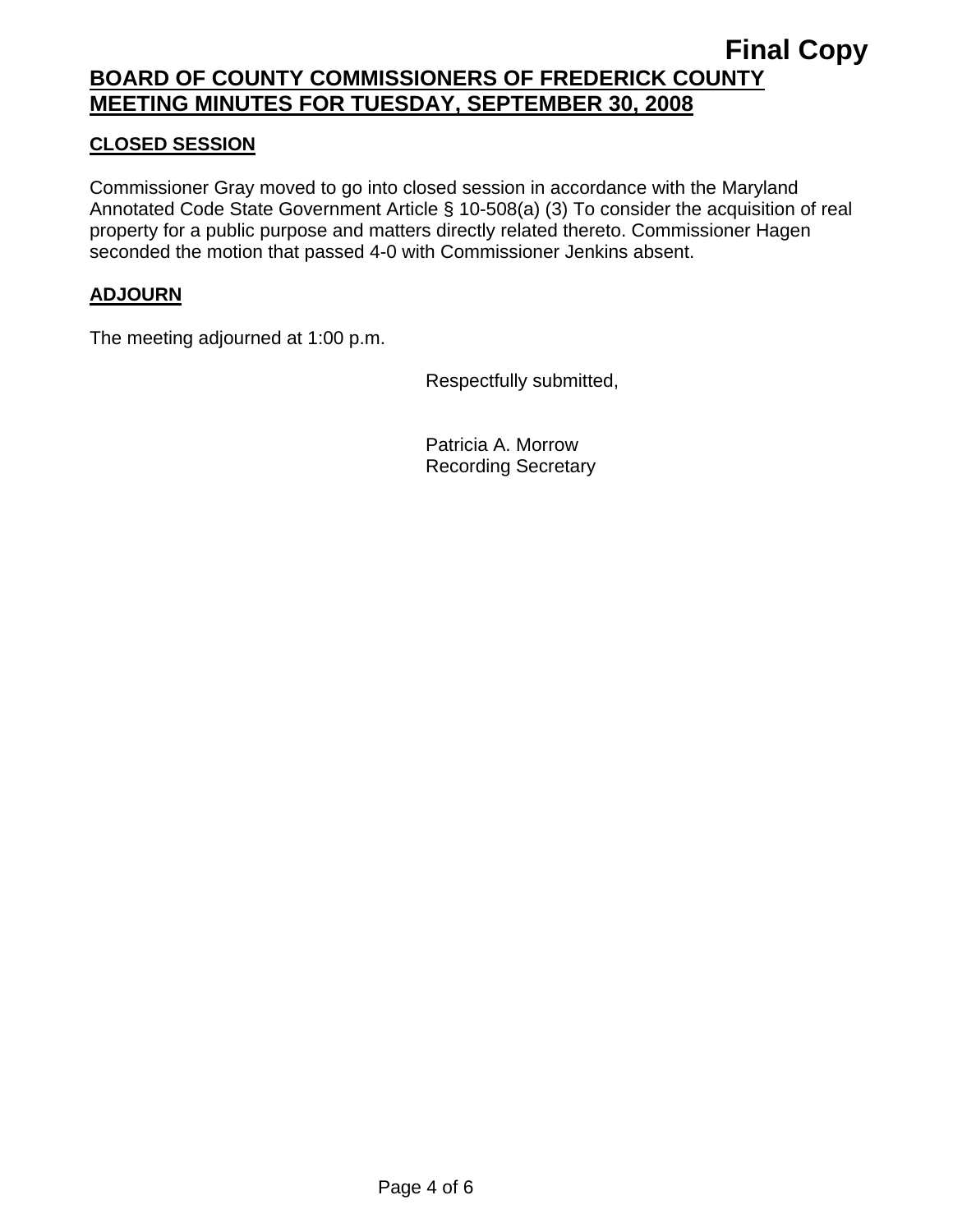# **Final Copy**

# **BOARD OF COUNTY COMMISSIONERS OF FREDERICK COUNTY MEETING MINUTES FOR TUESDAY, SEPTEMBER 30, 2008**

### **FORM OF STATEMENT FOR CLOSING THE MEETING OF TUESDAY, SEPTEMBER 30, 2008**

# **STATUTORY AUTHORITY TO CLOSE SESSION**

## **State Government Article §10-508(a):**

Maryland Annotated Code State Government Article § 10-508(a)(3) To consider the acquisition of real property for a public purpose and matters directly related thereto.

## **Motion:**

Commissioner Gray moved to go into closed session in accordance with the Maryland Annotated Code State Government Article § 10-508(a) 3) To consider the acquisition of real property for a public purpose and matters directly related thereto. Commissioner Hagen seconded the motion that passed 4-0 with Commissioner Jenkins absent.

# **Topic To Be Discussed:**

 $\overline{a}$ 

To discuss the acquisition of rights of way for a county project.

Patricia A. Morrow Recording Secretary